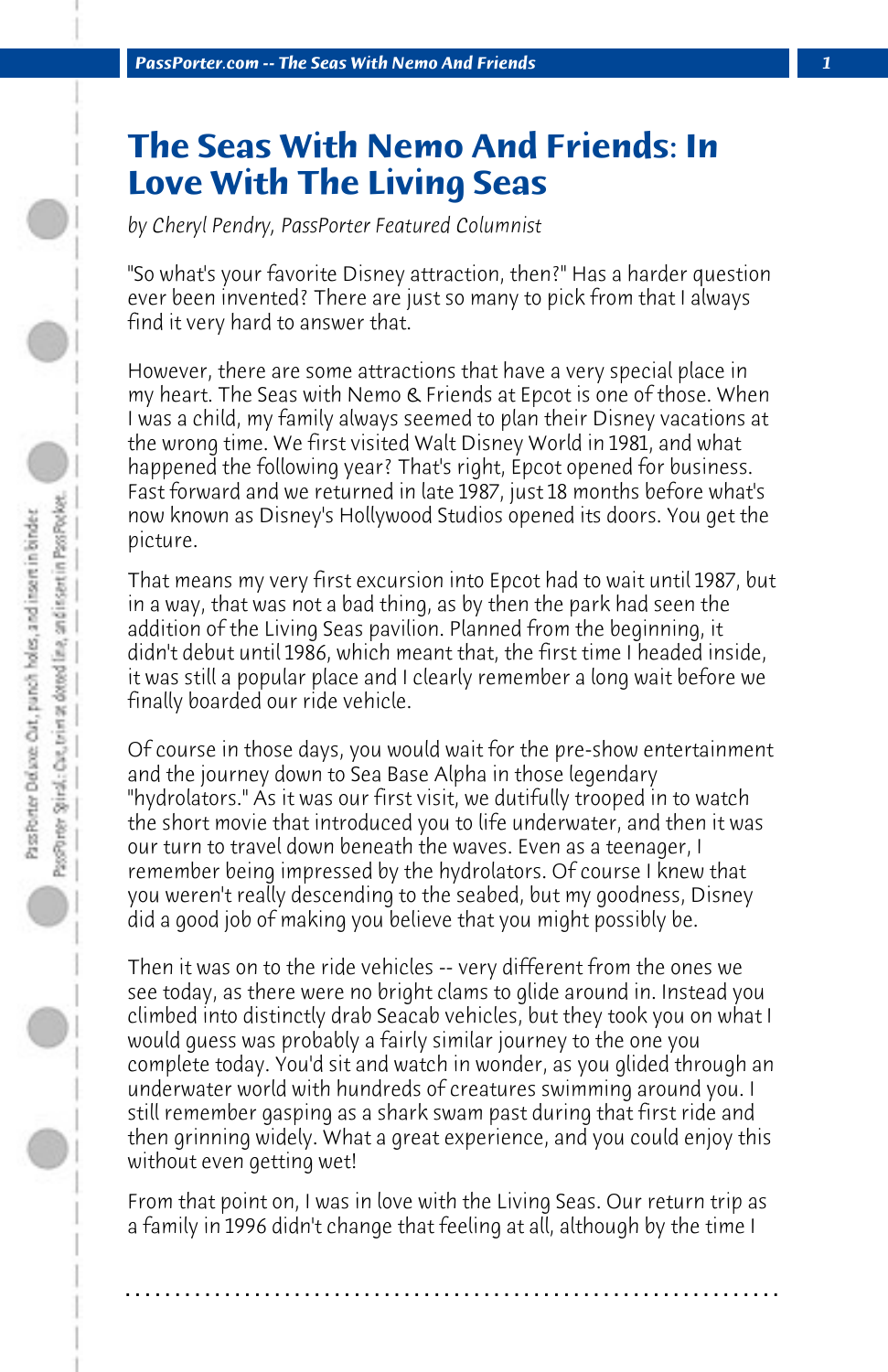next visited on my honeymoon in 1999, the pavilion was starting to look as if it was in need of a little love. The crowds that once dominated the entrance were now gone, heading for new headliners, such as Test Track. The ride didn't seem as smooth and somehow the viewing areas just didn't seem as clean either.

It came as no surprise then, although it was still a great disappointment, when I heard that the ride portion of the attraction had been closed in 2001. It seemed like the beginning of the end for this once great pavilion and our return there in late 2002 did nothing to dispel that feeling. It was very eerie to just be able to visit the gift shop and the viewing areas and to see where the cars once used to run. I couldn't help but stand there and think what a wasted opportunity this was.

I guess Disney must have had a similar thought, because a couple of years later, things started to change with a refurbishment of the pavilion that was to take a number of years. The first sign of new life was the arrival of Turtle Talk with Crush in November 2004, which it's probably fair to say left everyone who saw it absolutely open-mouthed. Nothing like it had been tried before at Disney and to have the fun surfer dude turtle from Finding Nemo communicating directly with you was amazing. It's no wonder it drew the crowds and indeed continues to do so to this day.

Soon, Crush was joined by other marine friends from the film, with the addition of Bruce's Sub House, a hands-on play area for kids and the re-naming of the stingray area to become Mr. Ray's Lagoon. Nemo and Friends proved to be a great addition, as instead of just having fish on display swimming around, all members of the family could now hunt for familiar friends. When this first opened, I remember hearing children screaming "Nemo!" and "Dory!" as they spotted the fish. That was the point where I knew this pavilion was on the way back up.

The final part of the transformation saw my beloved ride brought back to life, with clam-mobiles taking you back through the aquarium, but this time with the addition of the familiar characters from the movie. The Seas with Nemo and Friends follows the film's story, starting off with Mr. Ray's class and then taking you along on the search for the missing Nemo. Along the way, you'll see the animated characters projected on to the aquarium, making it look as if they're swimming with their real counterparts, and you also get to meet Bruce close up. You glide underneath jellyfish and then get taken down the East Australian Current with Crush and Squirt in a section that can mess with your head if you're susceptible to motion sickness.

The first time we took this ride, it reminded me of the feeling I had had

**. . . . . . . . . . . . . . . . . . . . . . . . . . . . . . . . . . . . . . . . . . . . . . . . . . . . . . . . . . . . . . . . . .**